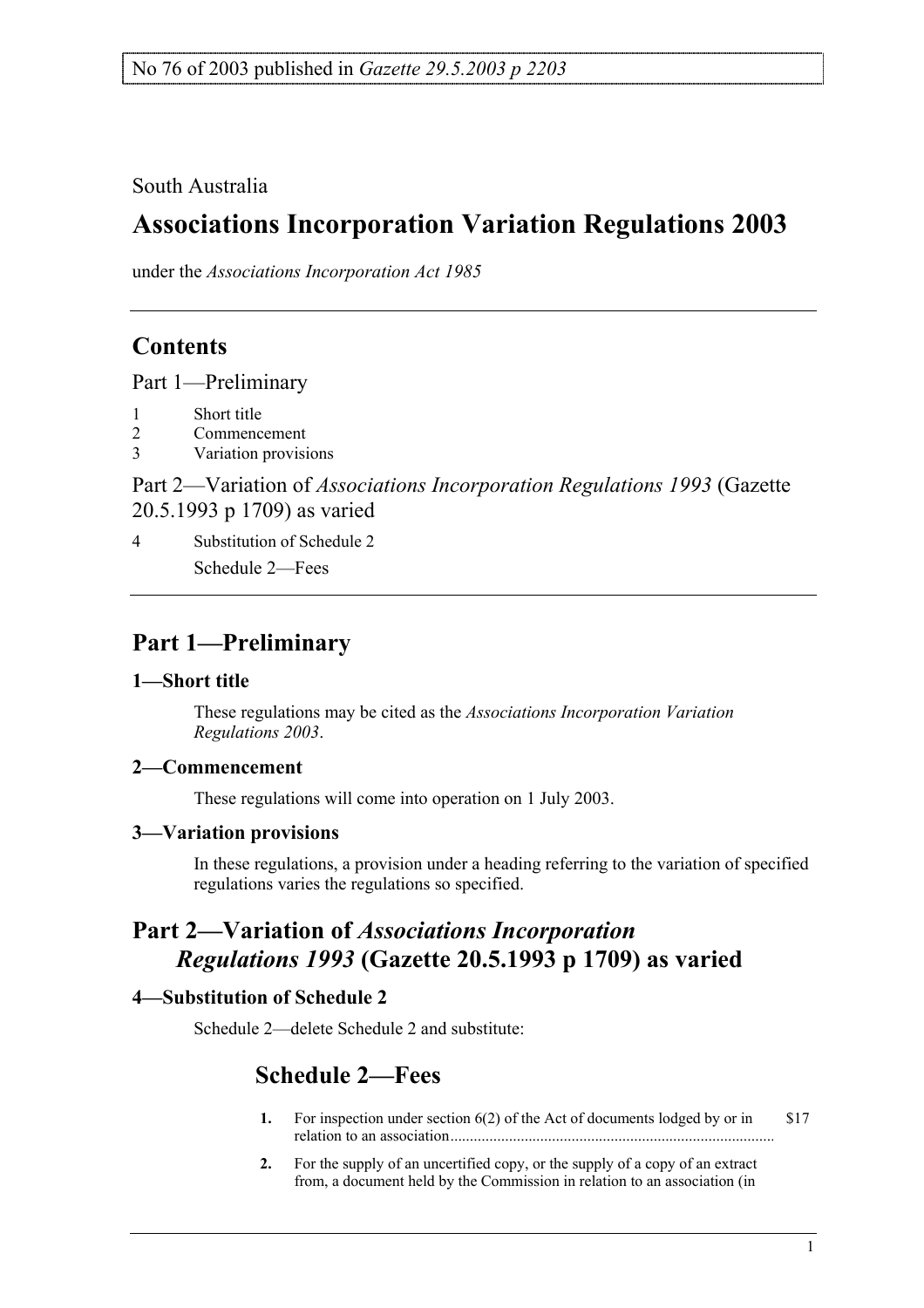addition to the fee payable under clause 1)—

|     | (a)                                                                                                                                                                                                                                                                                                           |                                                                    | \$4   |
|-----|---------------------------------------------------------------------------------------------------------------------------------------------------------------------------------------------------------------------------------------------------------------------------------------------------------------|--------------------------------------------------------------------|-------|
|     | (b)                                                                                                                                                                                                                                                                                                           |                                                                    | \$1   |
| 3.  | For the supply of a certified copy of, or the supply of a certified copy of an<br>extract from, a document held by the Commission in relation to an<br>association (in addition to the fee payable under clause 1)-                                                                                           |                                                                    |       |
|     | (a)                                                                                                                                                                                                                                                                                                           |                                                                    | \$17  |
|     | (b)                                                                                                                                                                                                                                                                                                           |                                                                    | \$1   |
| 4.  | On lodging an application to the Commission (not being an application for<br>which a fee is specified elsewhere in the schedule) to exercise any of the<br>powers conferred on the Commission by the Act, or by those provisions of<br>the Corporations Act 2001 of the Commonwealth applied by the Act to an |                                                                    | \$42  |
| 5.  | On lodging an application to the Minister to exercise any powers conferred                                                                                                                                                                                                                                    |                                                                    | \$42  |
| 6.  | On lodging an application for incorporation under section 19 of the Act \$125                                                                                                                                                                                                                                 |                                                                    |       |
| 7.  | On lodging an application for amalgamation under section 22 of the Act  \$125                                                                                                                                                                                                                                 |                                                                    |       |
| 8.  | On lodging an application to register an alteration to rules under section 24<br>of the Act (including an application to alter the name of an association)                                                                                                                                                    |                                                                    | \$42  |
| 9.  | For the approval of the Commission of an auditor under section $35(2)(b)$ of                                                                                                                                                                                                                                  |                                                                    | \$59  |
| 10. |                                                                                                                                                                                                                                                                                                               |                                                                    | \$59  |
| 11. | On submitting to the Commission for examination a draft explanatory<br>statement prior to its registration under the provisions of the Corporations<br>Act 2001 of the Commonwealth applied under section 40A of the Act                                                                                      |                                                                    | \$125 |
| 12. | On lodging an application for the approval of the Commission for extension                                                                                                                                                                                                                                    |                                                                    | \$44  |
| 13. | For consent of the Commission under section $43(1a)$ of the Act to distribute<br>surplus assets of an association on winding up among members of the                                                                                                                                                          |                                                                    | \$59  |
| 14. | On lodging an application to deregister an association under section 43A(1)                                                                                                                                                                                                                                   |                                                                    | \$88  |
|     | and, in addition, on making a request of the Commission under section                                                                                                                                                                                                                                         |                                                                    | \$59  |
| 15. |                                                                                                                                                                                                                                                                                                               | On lodging an application to the Commission to exercise the powers | \$59  |
| 16. | For an act done by the Commission-                                                                                                                                                                                                                                                                            |                                                                    |       |
|     | (a)                                                                                                                                                                                                                                                                                                           | representing a defunct association or its liquidator under section | \$59  |
|     | (b)                                                                                                                                                                                                                                                                                                           |                                                                    | \$59  |
| 17. | On lodging an application to the Commission to exercise the power                                                                                                                                                                                                                                             |                                                                    | \$59  |
| 18. | On lodging an application to reserve a name under section $53A(1)$ of the<br>\$88                                                                                                                                                                                                                             |                                                                    |       |
| 19. | On the late lodgment of a document (in addition to any lodgment fee                                                                                                                                                                                                                                           |                                                                    |       |